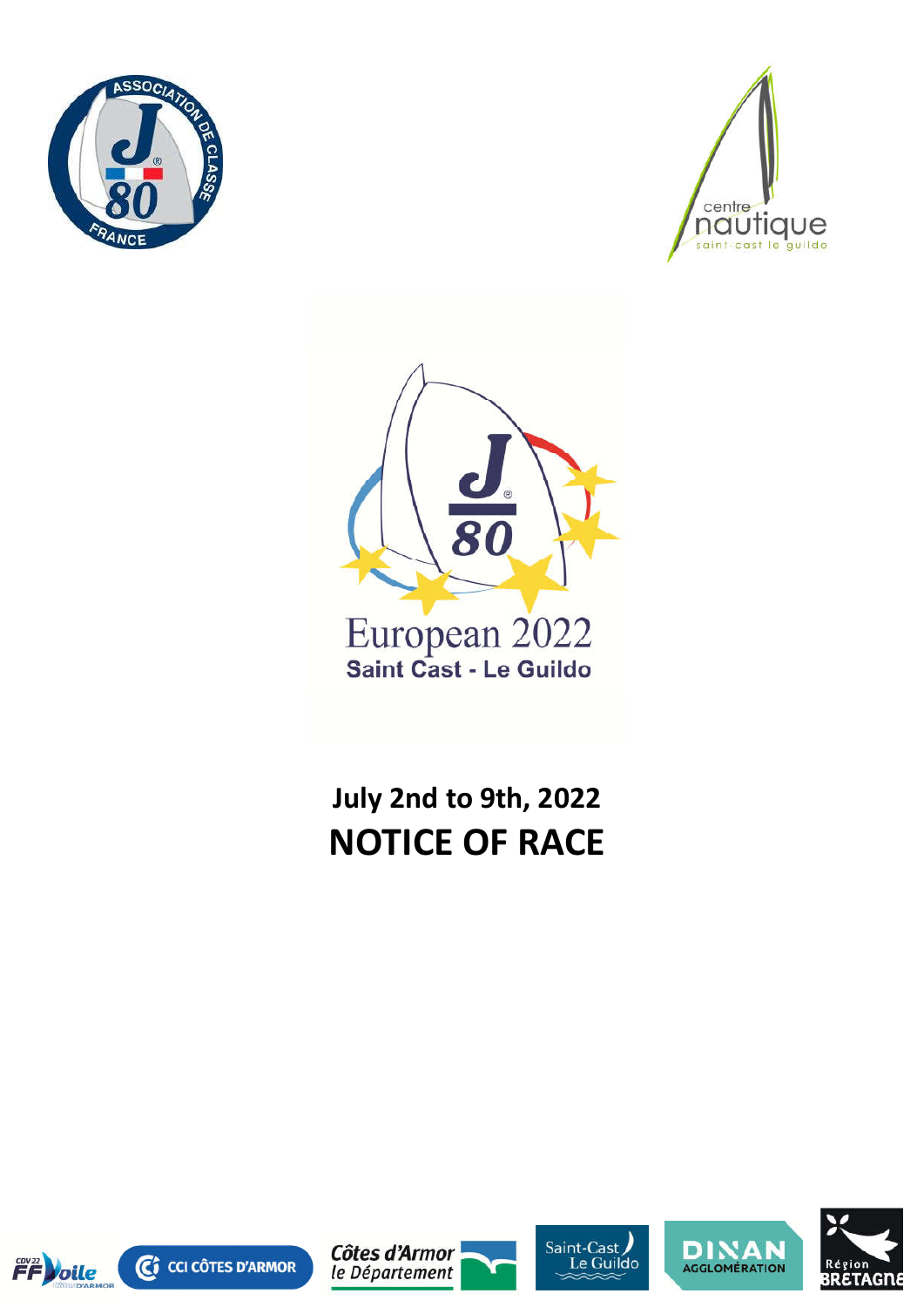## **NOTICE OF RACE**

### **J/80 European Championship July 2nd to 9th, 2022**

The notation [NP] in a *rule* means that a boat cannot protest (No protest) against another boat when infringing this *rule.* This changes RRS 60.1(a).

The notation [DP] in a *rule* means that the penalty for a breach of that *rule* may, at the discretion of the protest committee, be less than disqualification.

### **1/ ORGANISING AUTHORITY (OA)**

The J/80 Class World Championship is organised by Le Centre Nautique de Saint Cast (CNSC), an affiliate of Fédération Française de Voile (FFVoile), in conjunction with Dinan Agglomération, Conseil Départemental des cotes d'Armor, Conseil Régional de Bretagne and the French J/80 Class Association.

### **2/ RULES**

- 2.1 The Championship is governed by :
	- The rules as defined in the Racing Rules of Sailing (RRS) 2021-2024 ;
	- The national prescriptions in appendix;
	- The instructions of the FFV (Fédération Française de Voile).
	- -The J80 Class rules.
- 2.2 The official language is English.

### **3/ ADVERTISING**

- 3.1 Advertising is permitted in accordance with World Sailing Regulation 20 and the Class Rules (C2.1). [DP] [NP] Boats may also be required to display advertising chosen and/or supplied by the rganising Authority.
- 3.2 [DP] [NP] Participants will be responsible for keeping such advertising visible throughout the Championship.

### **4/ ELIGIBILITY**

- 4.1 The Regatta is open only to the Members of J/80 Class as defined by the J/80 Class Rule (C3.3) and being registered with their National Class association. A helmsman not owning his boat must be listed as Class 1 by World Sailing.
- 4.2 Each national Class will have to confirm each participant's status on the www.j80measurement.org Website.
- 4.3 No crew member substitution can take place unless approved by the Race Committee.
- 4.3.1 The number of boats registered is limited to 80. Beyond 80, the boats will be on waiting list. The order of priority will be fixed by the date of validation of registration.

### **5/ ENTRIES & FEES**

- 5.1 Participants (each crew member) living in France must produce upon registration :
	- -Their valid FFVoile licence marked « compétition »

or

- Their valid FFVoile marked « adhésion » or « pratique » accompanied with a medical certificate dated less than one year, mentioning the absence of any medical objection to participate in sailing competition;

- A parental authorization for minors ;
- When relevant, an authorization for displaying advertising ;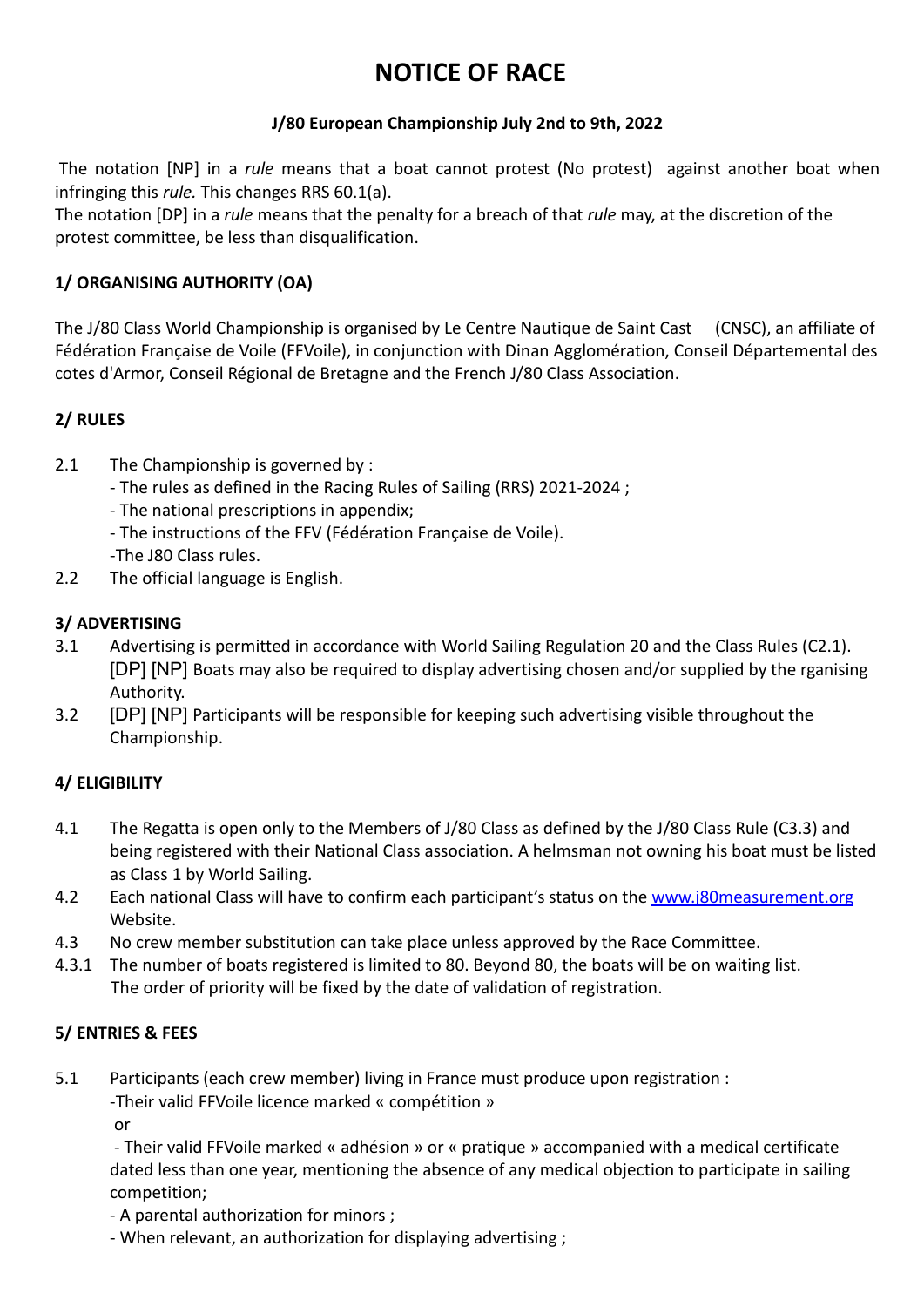-The boat measurement form.

5.2 Non-French participants (each crew member) not registered with the FFV (as above), must produce upon registration :

- A proof to be insured with a valid third-party liability insurance with a minimum cover of 2 000 000 Euros.

- A health certificate expressing that competitive sailing isn't contraindicated and a Parental authorization for the minors ;

- A certificate showing their being registered with a J/80 National Class affiliated to World Sailing (only for helmsperson and boat)

-The boat measurement form.

- 5.3 An insurance certificate must be produced for each boat.
- 5.4 The entry fee for the event is €295 TTC.

Registration is considered final upon i) receipt of the registration form and ii) payment of the registration fee.

An additional €155 fee is due for all registrations processed from June2nd, 2022.

- 5.5 The entry fee covers :
	- Berth in Marina port St Cast from 2nd to 9th july 2022;
	- Cranage for launching and lifting the boat ;
	- Car parking for one car per boat ;
	- Trailer storage ;
	- A polo shirt per person;
	- Free access to all shore-based events for each crew member (opening ceremony, crew dinner, prize ceremony).

Accompaniers can purchase an access to all the shore-based events for €30 / pers.

- 5.6 In the event of force majeure or in order to ensure participants' safety, the Organizing Authority may decide to cancel or interrupt the Championship. Such cancellation or interruption will not trigger any reimbursement of the entry fee or any damage claim. This applies, with no limitation to exceptionally adverse weather conditions, war, mobilisation, requisition, embargo, fire, flooding, strike or any blocking of the facilities caused by an event outside the control of the Organizing Authority.
- 5.7 This competition may be subject to the regulations set up by the government and the federation concerning Covid-19. We will update the Covid19 restrictions on the event website.

### **6/ SCHEDULE (intended)**

6.1 Program

### Friday 1st July

- From 10:00 to 20:00 : Welcome
- Trailer parking available in anticipation of Saturday craning operations.

### Saturday 2nd July

From 9:00 to 20:00 : welcome, craning, registration, crew weighing, boat & equipment control. Sunday 3th July

- From 9:00 to 12:00 : welcome, craning, registration, crew weighing, boat & equipment control.
- 15:00 : practice race
- After the race of the day, nautical parade and crew presentation;
- Opening ceremony. Introduction of each National Class by its President.

### Monday 4th July

- 10:30 : skippers' briefing.
- 12:30 : warning signal of the 1st race, races to follow ;
- Prize ceremony.

### Tuesday 5th July

- 11:00 : skippers' briefing., races to follow ;
- Prize ceremony.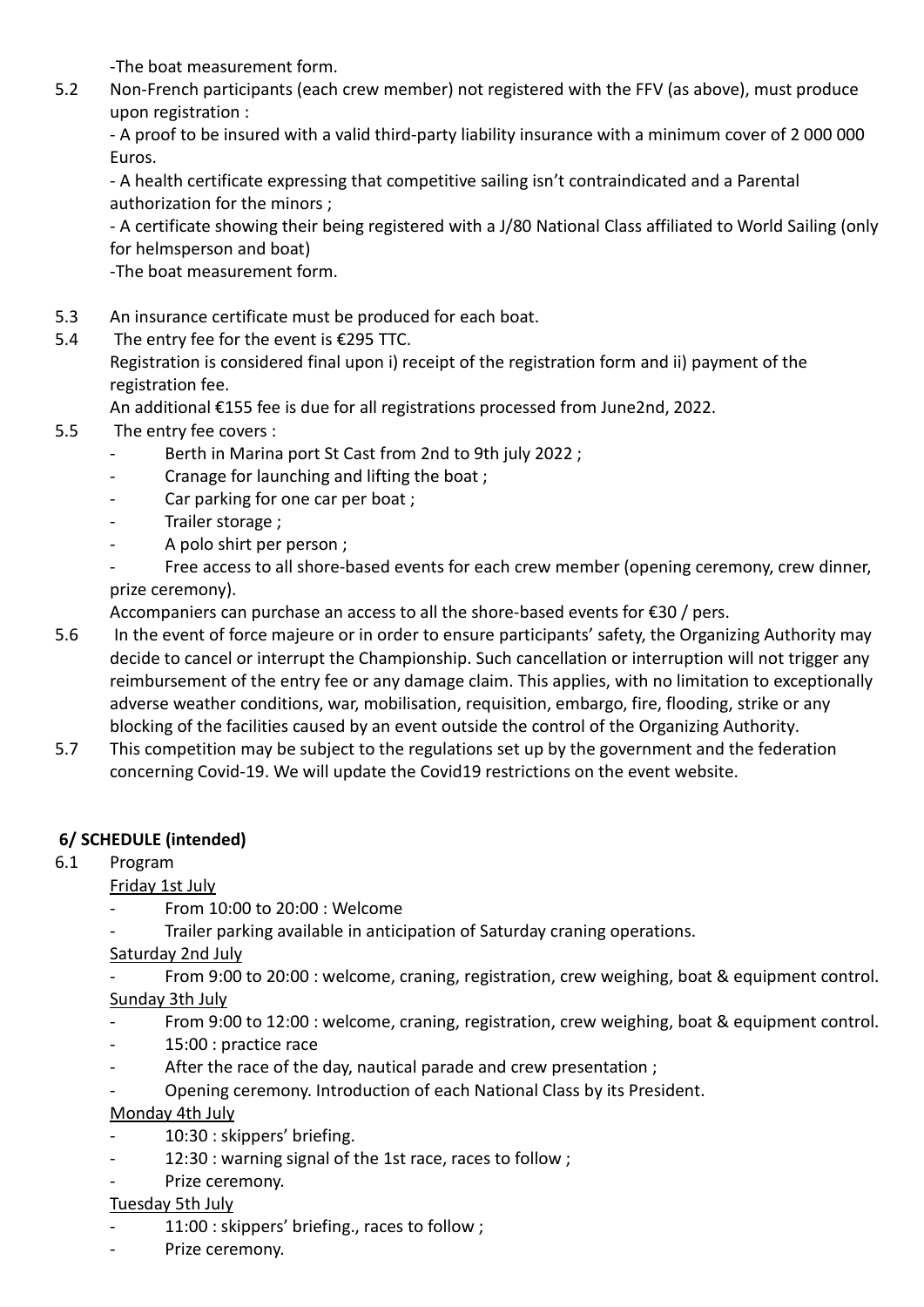Wednesday 6th July

- 11:00 : skippers' briefing., races to follow ;
- Prize ceremony.

#### Thursday 7th July

- 11:00 : skippers' briefing., races to follow ;
- Prize ceremony.

#### Friday 8th July

- 11:00 : skippers' briefing., races to follow, no warning signal after 16:00 ;
- Prize ceremony ;
	- 20:00 : crew dinner, Closing and award ceremony of the European Championship.
- Saturday 9th July
	- 8:00 : start of the lifting of the boats.

#### **7/ MEASUREMENT**

- 7.1 Boats must come with certified sails in accordance with class rules.
- 7.2 The controlling authority with respect to Class rules will be the J/80 Technical Committee.

#### **8/ SAILING INSTRUCTIONS**

The Sailing Instructions will be provided to the participants upon confirmation of their registration at the Championship Secretary. They will be published on the Championship: https://www.europeanj80.com/

#### **9/ VENUE**

The boats will be welcomed at the Port de Saint Cast.

#### **10/ COURSES**

- 10.1 The courses will be windward / leeward using laid inflatable marks. Further details will be included in the Sailing Instructions.
- 10.2 The racing area will be located inside Baie de Saint Cast.

### **11/ PENALTIES**

- 11.1 An umpiring system might be implemented on the race course.
- 11.2 Penalties will be published in the Sailing Instructions.
- 11.3 Decisions of the international jury will be final as provided in RSS 70,5

### **12/ RANKING**

- 12.1 The minimum number of races needed to complete the regatta is 3.
- 12.2 The following rankings will be established : 1. Overall 2. Women, 3. Youth (less than 25-year), 4. Master (skipper and crew are more than 46-years old) 5. Mixed (50% minimum women) et 6. Corinthian (100% non professional).
- 12.3 The scoring principles will be published in the Sailing Instructions.

### **13/ SUPPORT BOATS**

Coach and support boats must be registered with the Organising Authority prior to acting as a coach or support boat. Coach and support boats shall register with the Organising Authority at the Regatta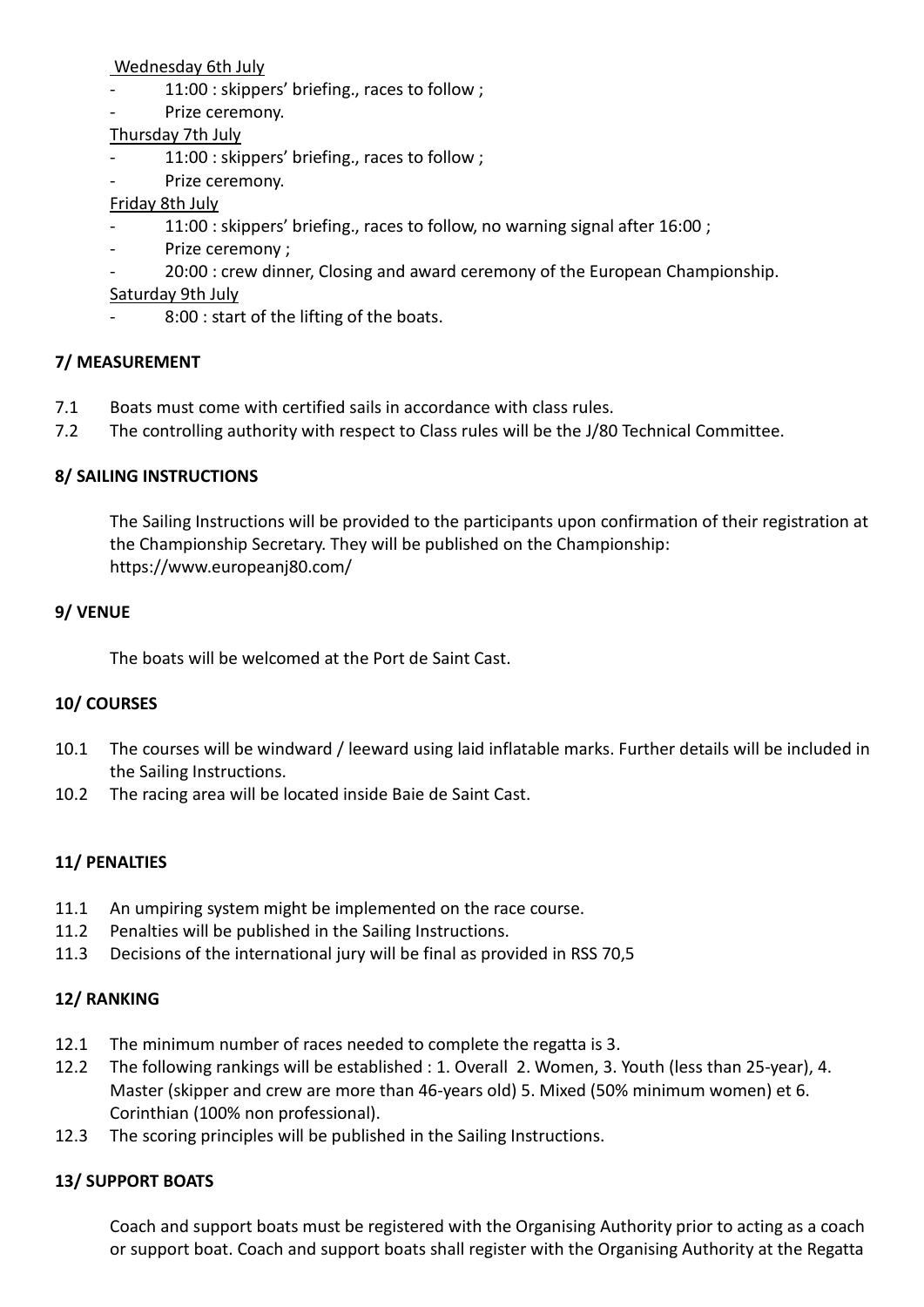Office during registration times.

[DP] [NP] Coach and support boats shall display identifying flags, issued by the Organising Authority.

#### **14/ BERTHING, HAULING OUT AND DIVING**

[DP] [NP] Boats shall not be hauled out during the whole Championship except with and according to the terms of prior written permission of the International Jury.

#### **15/ PRIZES**

Prizes will be handed over, there will be no cash prize.

#### **16/ DECISION TO RACE**

- 16.1 A participant's decision to participate in a race or to keep racing is taken under its own responsibility. Accordingly, his or her decision to participate in a race or to keep racing relieves the Organizing Authority from all responsibility in case of material damage or physical injury.
- 16.2 Skippers are personally liable for all material damage or physical injury which may be incurred by their boat or their crew. It is their responsibility to contract all necessary insurance.
- 16.3 The registration to the Championship implies, with respect to the application and interpretation of the documents listed in 2.1 of the Race Notice and with respect to related litigation, that no recourse can be against the Organizing Authority other than provided by the Racing Rules of Sailing.

#### **17/ RIGHTS TO USE NAMES & LIKENESSES**

Skippers and competitors automatically grant to the OA, without payment, the right in perpetuity to make, use and show any motion pictures, still pictures and live, taped or filmed television of or relating to the event, where their image or name may appear.

#### **18/ CONTACTS**

**Centre Nautique de Saint Cast** Le port 22380 Saint Cast Le Guildo 00 33 2 96 41 86 42

Race Committee : Corinne Aubert

e-mail: contact@centre-nautique-saint-cast.fr / euroj80-22@centre-nautique-saint-cast.fr Web Site : https://www.europeanj80.com/